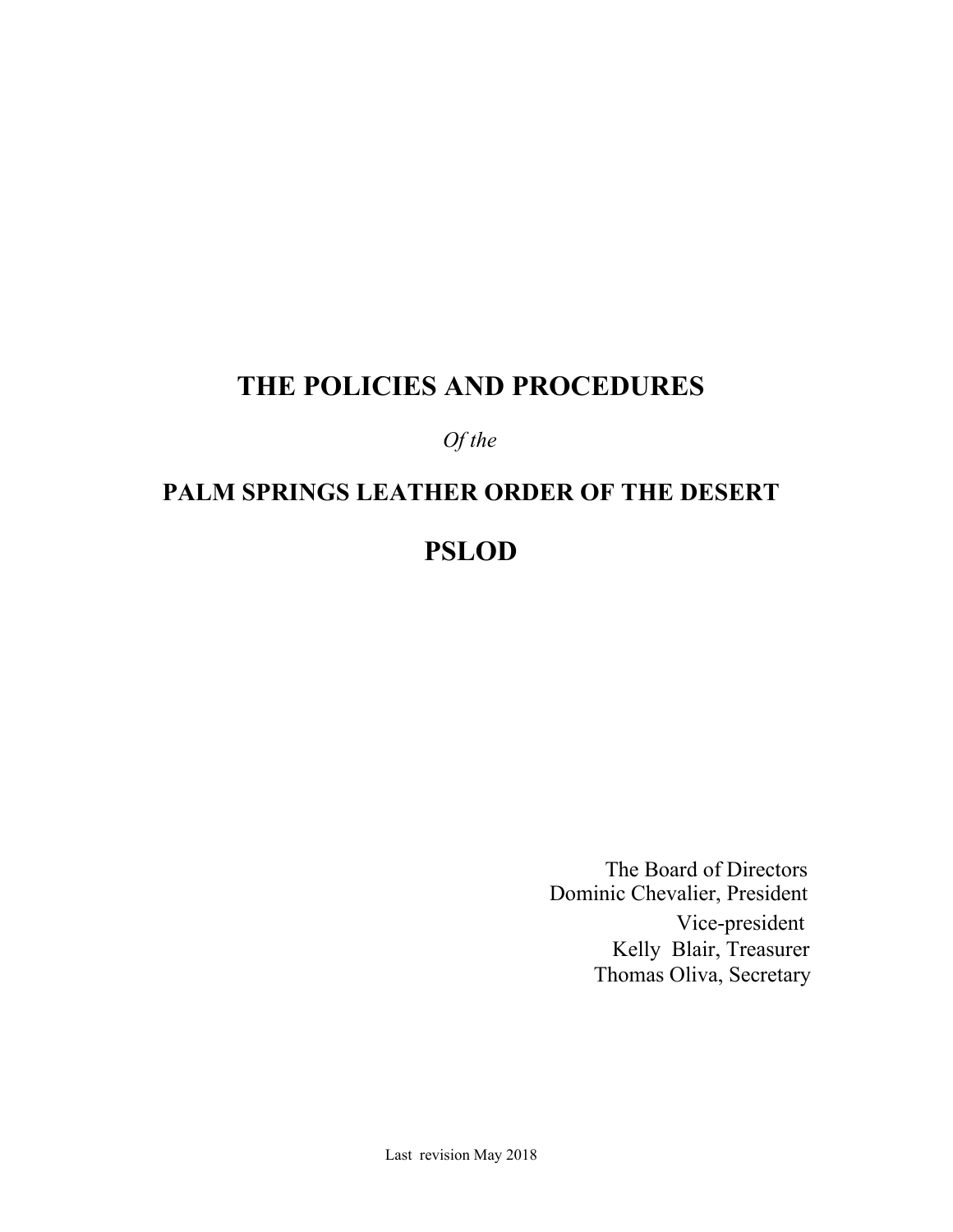# **TABLE OF CONTENTS**

| MEMBER FINANCIAL OBLIGATIONS                                     | 3      |
|------------------------------------------------------------------|--------|
| <b>BEVERAGE BENEFIT</b>                                          | 3      |
| <b>MEETING PARTICIPATION</b>                                     | 4      |
| PLEDGE PROTOCOL                                                  | 4, 5   |
| <b>OATH OF HONOR</b>                                             | 6      |
| <b>MEMBER COLORS PACKAGE</b>                                     | 6      |
| OATH OF OFFICE FOR BOARD MEMBERS                                 | 6      |
| <b>CODE OF CONDUCT</b>                                           | 7,8    |
| <b>COMMITTEE RESPONSIBILITIES, MEMBER</b><br><b>REQUIREMENTS</b> | 8,9    |
| <b>BUSINESS PROCEDURES</b>                                       | 10, 11 |
| <b>ADDENDUM</b>                                                  | 12     |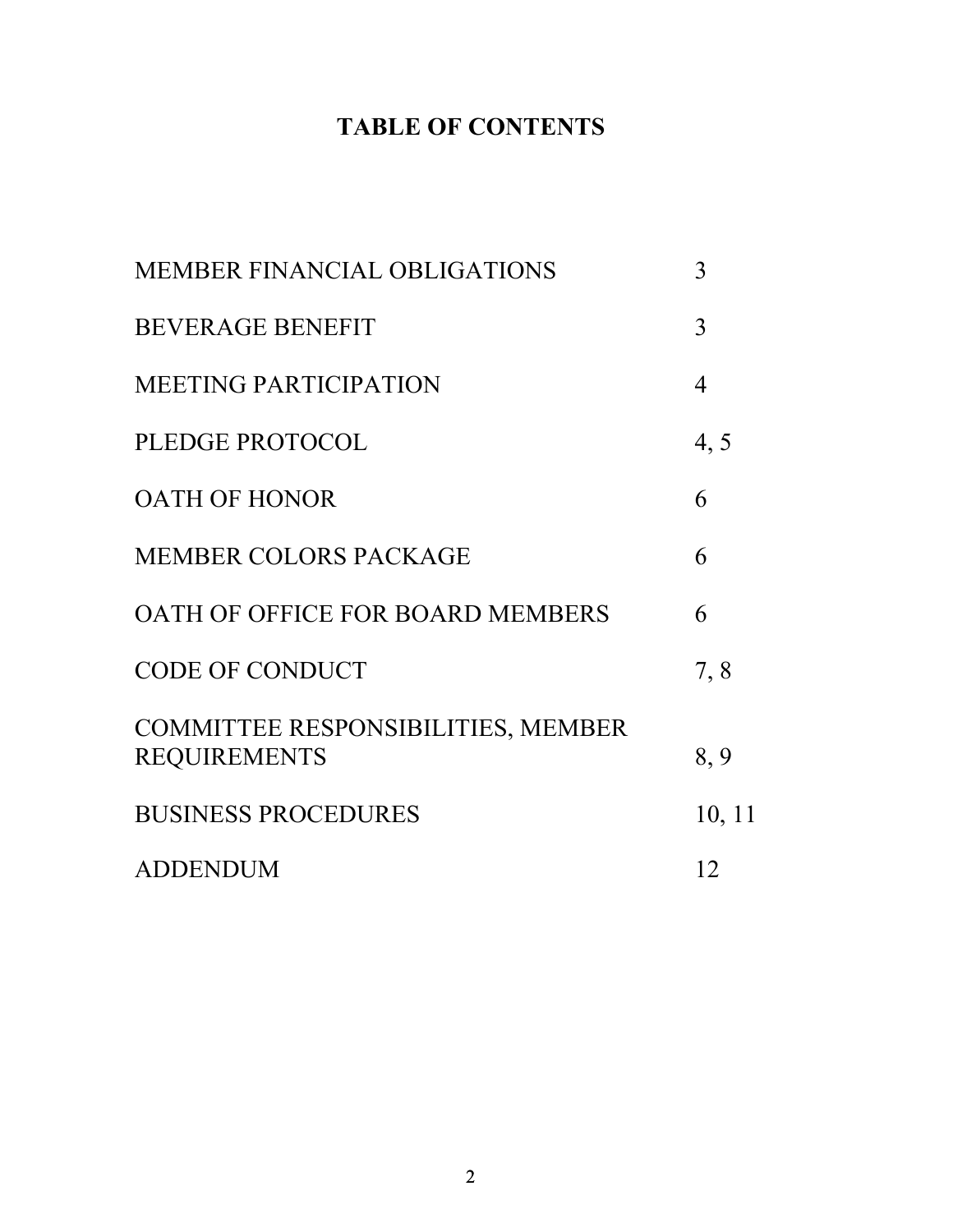# **THE POLICIES AND PROCEDURES OF PALM SPRINGS LEATHER ORDER OF THE DESERT (PSLOD) May 2018**

# **Member Financial Obligations**

# FULL MEMBER:

\$40 non-refundable **Pledge Fee** submitted with Application for Membership

\$60 non-refundable **Annual Fee** – due on or before the January Member Meeting.

Members who **have not** paid the **Annual Fee** will be charged the full ticket price for any special club event available for free to paid-up Full Members.

#### ASSOCIATE MEMBER

\$30 non-refundable **Annual Fee for Associate Members** due on or before the January Member Meeting.

Associate Members who have paid their **Annual Fee** may attend special club events that are free for Full Members for one half the full ticket price. Associates who have not paid **Annual Fee** will be charged the full ticket price.

With Board approval, payment of member fees may be waived, deferred, or a payment plan arranged. Contact your Sponsor or a Board Member.

Club Colors Patch - \$30.00 deposit. (Effective May 2009)

Dress Shirt – (model #09, LAPD dark blue) – About \$40.00 (approximate cost includes sewing of patches to shirt)

Source: Guys and Gals Uniforms; 1105 Gene Autry Way, Palm Springs, CA 760-324- 9170

# **Beverage Benefit**

1. Currently held at the Tool Shed usually on the first Friday of each month (10:00 p.m. to 1:00 a.m.).

2. Members are encouraged to attend and donate \$5 whenever possible to "buy-in" for free sodas and 50 cent beers between 10 p.m. and 1 a.m.

3. Two volunteers are needed for each half-hour shift. Pledges are expected to attend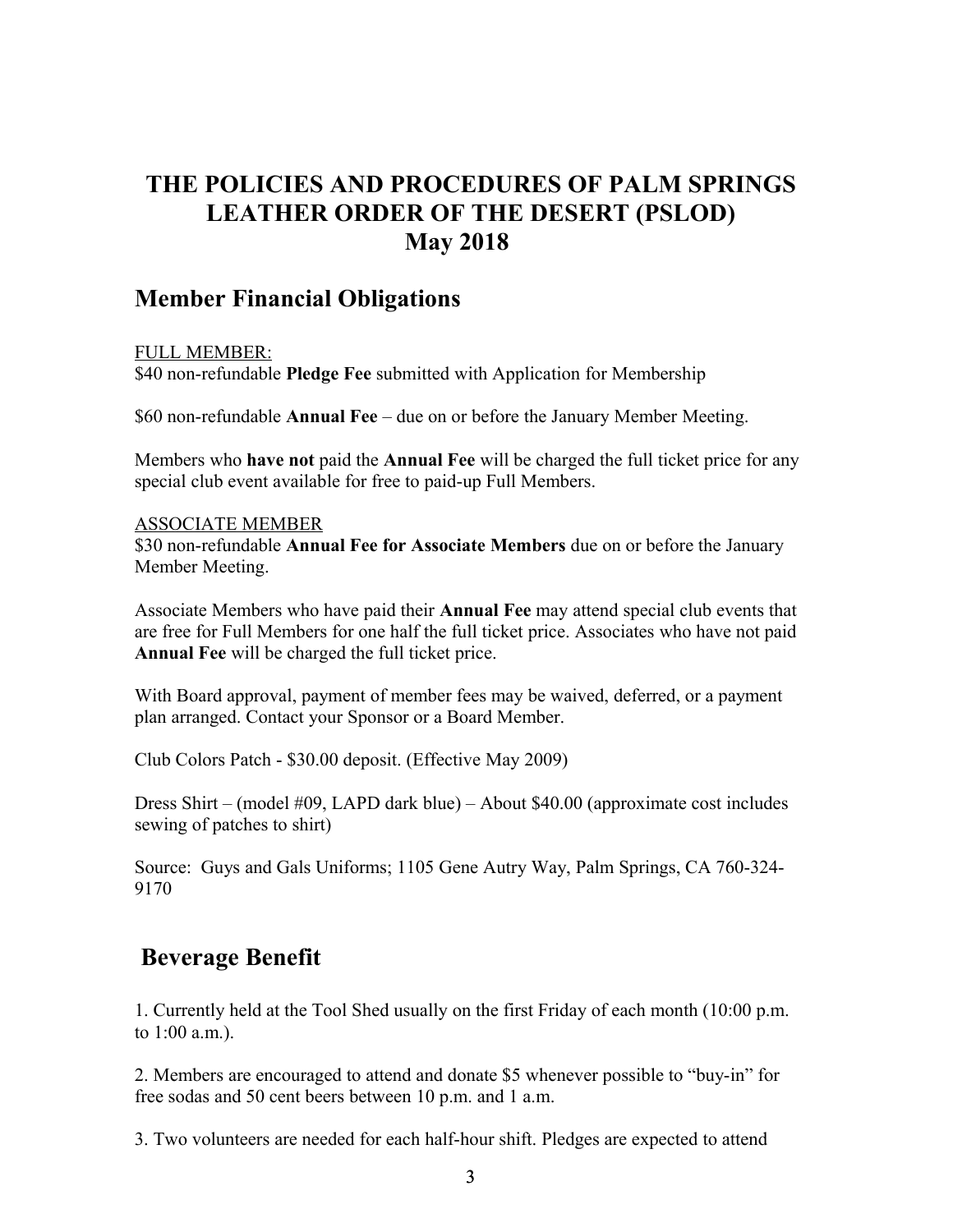from 10 p.m. until midnight **and** volunteer for at least one shift.

# **Meeting Participation**

1. Guests at member meetings are welcome. The Order recognizes the importance free and open discussions often play in determining decisions. Personal perspectives and information from non-members are welcome during meeting discussions.

2. From time to time, and for reasons that may not be disclosed, the chair of the meeting may decide not to recognize associate members, pledges, guests or visitors, and elect instead to only call on Full Members.

3. Only Full Members may attend closed session portions of member meetings.

# **Pledge Protocol**

## **Pledge Procedure and Protocol:**

The purpose is to prepare new recruits for becoming Full Members of PSLOD.

**Section 1: Invitation:** An Invitation to Join PSLOD must be extended by a Full Member.

# **Section 2: Membership Application:**

**(2A)** A membership Application must be completed and signed by the applicant and the Full Member Sponsor. This application must be presented at a General Meeting with the Sponsor introducing the applicant to the members. An application may be accepted at any time and the applicant will be assigned to a pledge class.

**(2B)** The Membership Application must be accompanied by a non refundable Pledge Fee of \$40. A Pledge badge will be issued and must be worn at all PSLOD functions. The Pledge badge will be returned to the Vice President after the pledge period.

**(2C)** A pledge shall be given a copy of the By-Laws and Policies and Procedures at the time of Application.

## **Section 3: Pledge Master and Mentor:**

The Vice President or designee is the Pledge Master. The sponsoring member is the mentor of the pledge.

## **Section 4: Pledge Period and Pledge Classes:**

**(4A)** Pledge classes will begin on the first of January, April, July, and October.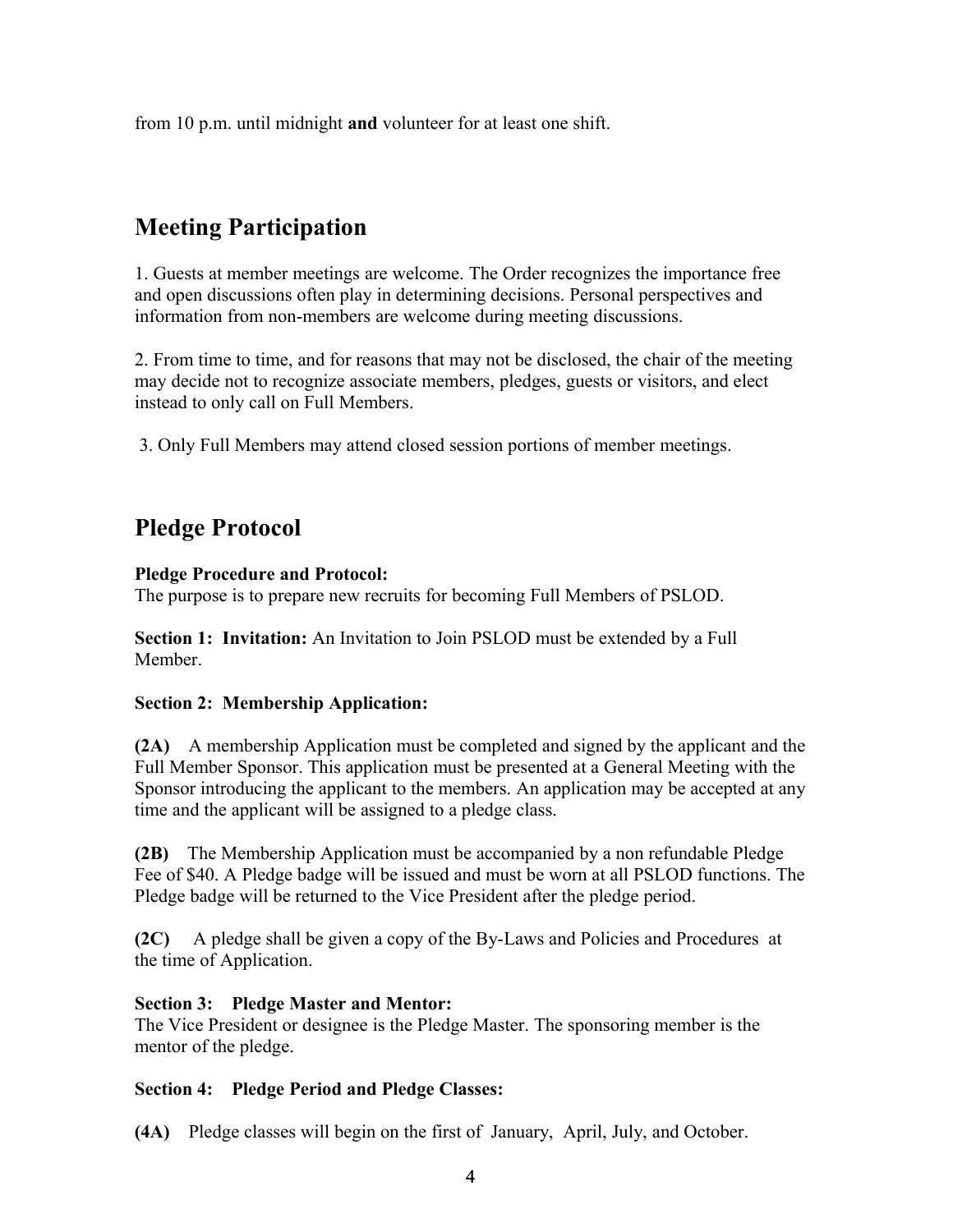**(4B)** The pledge period shall be 90 days commencing at the beginning of a Pledge Class.

Pledge Protocol con't. Section 4:

 **(4C)** At the discretion of the Pledge Master, pledges may take up to 180 consecutive days to complete the pledging process without re-applying.

# **Section 5: Requirements:**

**(5A):** By-Laws: A Pledge is expected to become familiar with the PSLOD By-Laws and its Policies and Procedures.

 **(5B)** A Pledge is expected to "meet and greet" (interview) 15 Full Members. This should be a meaningful, in-person exchange of information between the Full Member and the Pledge.

**(5C)** Meetings: A pledge is expected to attend a minimum of three (3) Member Meetings and work (3) Beverage Benefits.

**(5D)** Event: A Pledge is required to plan and host a social event for the Members and friends of PSLOD during the Pledge Period. This is usually a group effort with other pledges.

**(5E)** Behavior: A Pledge may be asked to perform menial duties; no Pledge will be subjected to hazing, sexual harassment or any other demeaning behavior. Any incident of concern by the Pledge or any Full Member shall be reported to the Board of Directors immediately. The incident will be handled in accordance with Articles X and XI of the By-Laws (Conduct and Grievances). Under no circumstance shall sexual favors have any relevance on a Pledge's potential membership.

# **Section 6: Award of Full Membership Voting Process:**

**(6A)** A Pledge shall have completed the 90 day time period in a Pledge Class.

**(6B)** A Pledge is expected to speak at each member meeting, and will usually be introduced by the Pledge Master..

**(6C)** At the Member Meeting proceeding completion of the Pledge requirement, Full Members, during a closed session, will vote by secret ballot whether or not to accept the pledge as a Full Member. Two-thirds of the votes cast must be in favor of awarding member status to the pledge. The pledge will be notified of the results of the voting privately by a Board Member – usually the Vice-president.

**(6D)** Member fees must be paid within thirty days of acceptance as a Full Member of the Order. The annual member fee of \$60 is prorated quarterly from the date of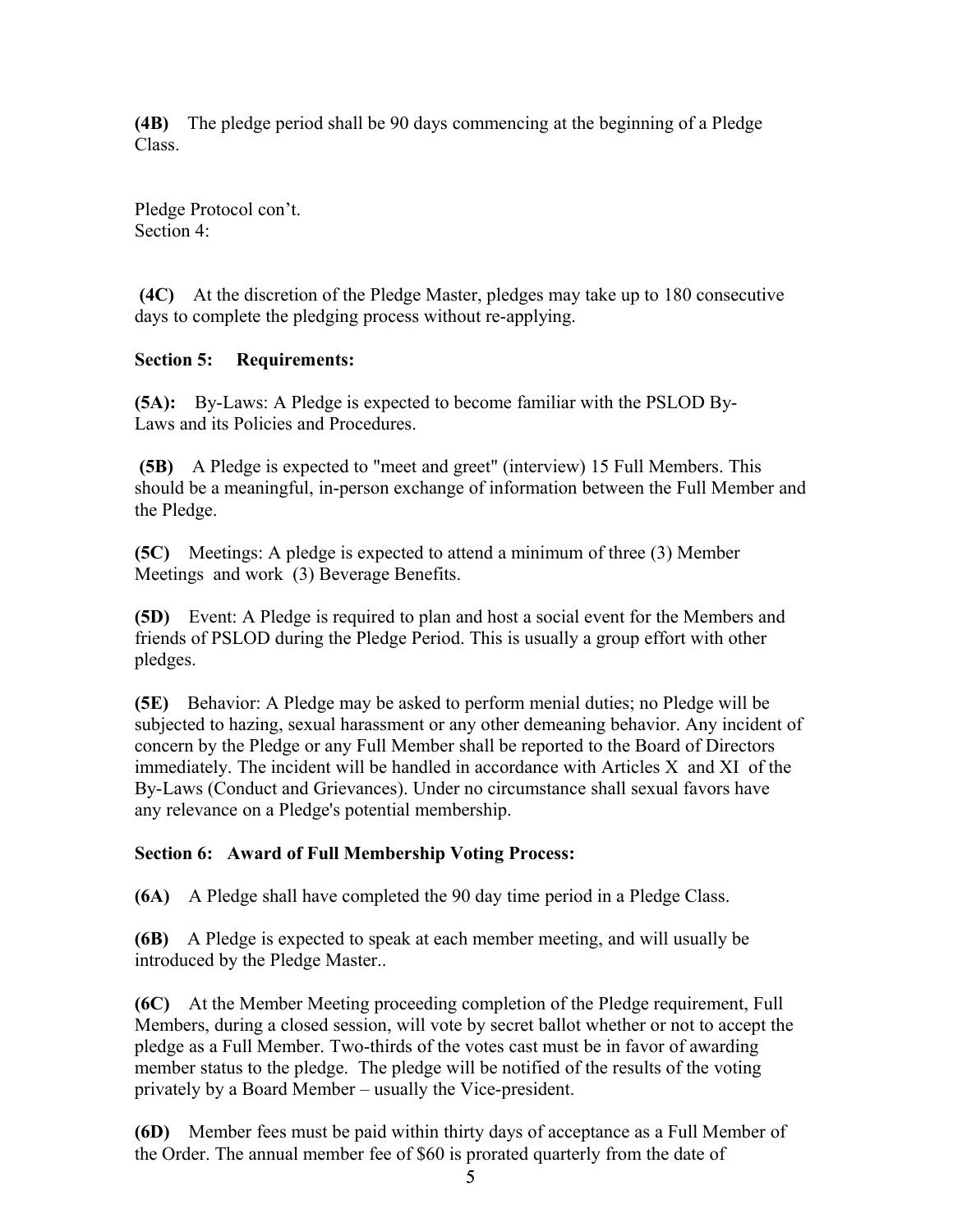acceptance as a Full Member.

# **OATH OF HONOR**

(FOR NEW MEMBERS)

**Giver of Oath: "Repeat After Me":**

I, \_\_\_\_\_\_\_\_\_\_\_\_\_\_\_\_\_\_\_\_\_\_\_\_, promise to honor the Palm Springs Leather Order of the Desert Code of Conduct, its By-Laws, Policies and Procedures, to promote brother and sister hood within our community, and participate in activities of the Order to the best of my abilities.

Giver of Oath: You, \_\_\_\_\_\_\_\_\_\_\_\_\_\_\_\_\_\_\_\_\_\_\_, by your work, words and commitment to honor are welcomed into the fellowship of the Palm Springs Leather Order of the Desert. Its brothers and sisters congratulate you and wish you the best.

# **Member Colors Package**

Includes a PSLOD pin, two friendship pins, a Leather Pride patch, a US Flag patch and a small PSLOD shoulder patch.

A large PSLOD vest patch (Club Colors) will be provided with a deposit of \$30. The large vest patch remains the property of PSLOD. The deposit will be refunded when the patch is returned to PSLOD. The large patch may be worn by Full and Associate **Members** 

# **Oath of Office for Board Members**

 $I, (\_\_\_\_\_$ ), promise to serve as ( $\_\_\_\_\_$ ) to the best of my abilities in accordance with the By-Laws of the Palm Springs Leather Order of the Desert, and to administer my office with integrity and fairness, and to always act in the best interest of the PSLOD.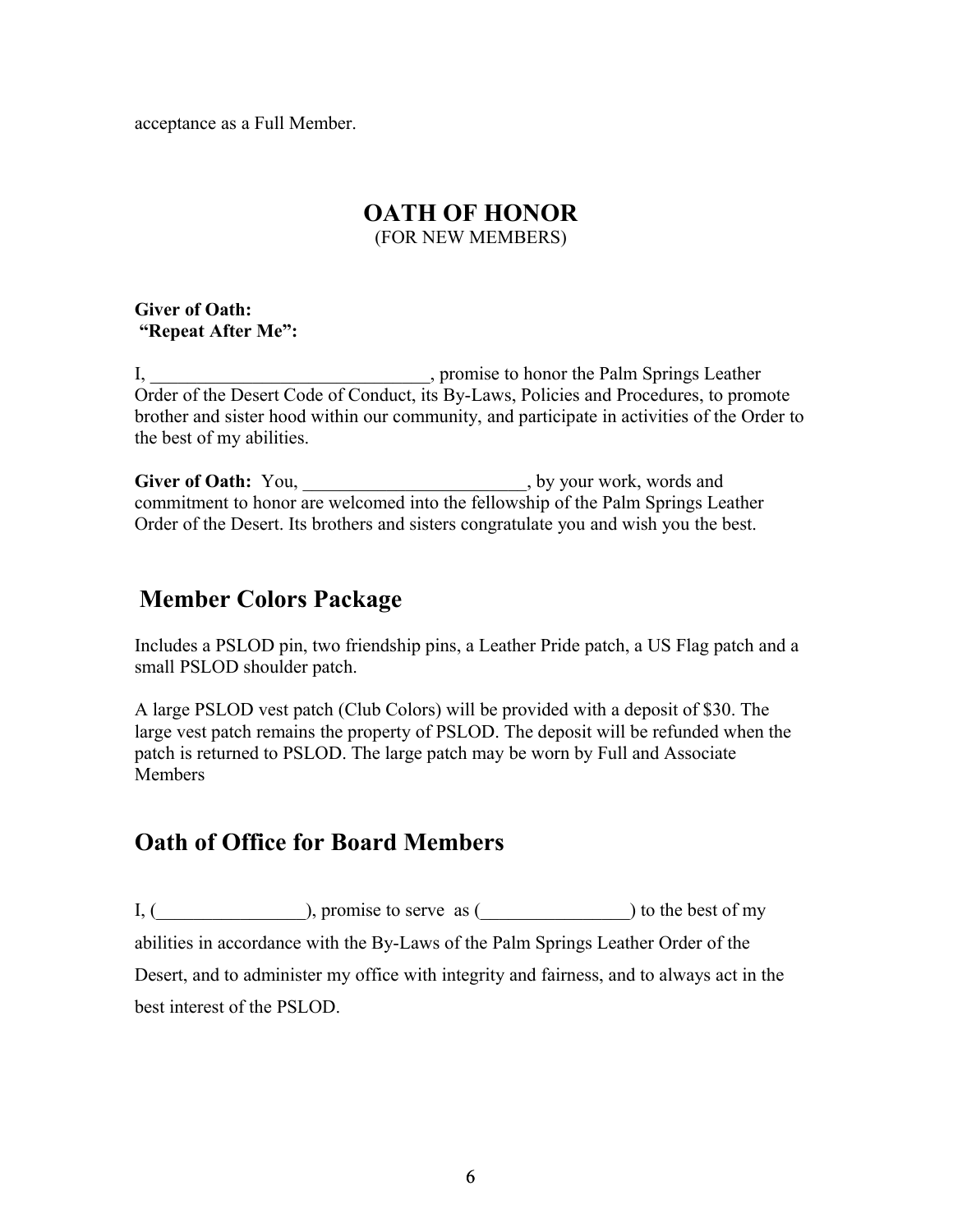# **Code of Conduct**

Members of the PSLOD, as representatives of a visible Brotherhood organization within the community, are expected to behave in accordance with the highest ethical and social standards. We subscribe to the ideals of the Leather Creed— Trust, Honor and Respect—and strive to embody them in our daily lives. We accept the responsibility of our role as representatives of the Leather Community and, as such, agree to abide by this Code of Conduct.

# **Trust**

PSLOD members strive to trust others and act in ways which make us worthy of others' trust.

- We tell the truth. We do not intentionally lie or attempt to deceive.
- We act with integrity.
- We keep our commitments, both to each other and the Order.
- We do not misrepresent our personal information or abilities.
- We work to provide a safe atmosphere for growth and support for the Leather/SM/Fetish lifestyle.
- We do not involve others in activities beyond their stated limits.
- We do not coerce or offer special treatment in order to influence decisions.
- We do not use the activities of the Order for our own private gain, or to damage the reputation of others.

# **Honor**

PSLOD members strive to honor our Leather Heritage, our organization, our community and our individuality. Through our behavior, we seek to become known as honorable people.

- We believe in the mission of our organization and work to further it.
- We accord just and equitable treatment to all people.
- We protect the health and safety of our partners.
- We promote the right of all adults to engage in safe, sane and consensual sexual expression.
- We encourage good citizenship.
- We work passionately to find solutions to the problems of our community.

# **Respect**

PSLOD members strive to respect our institutions and each other, and through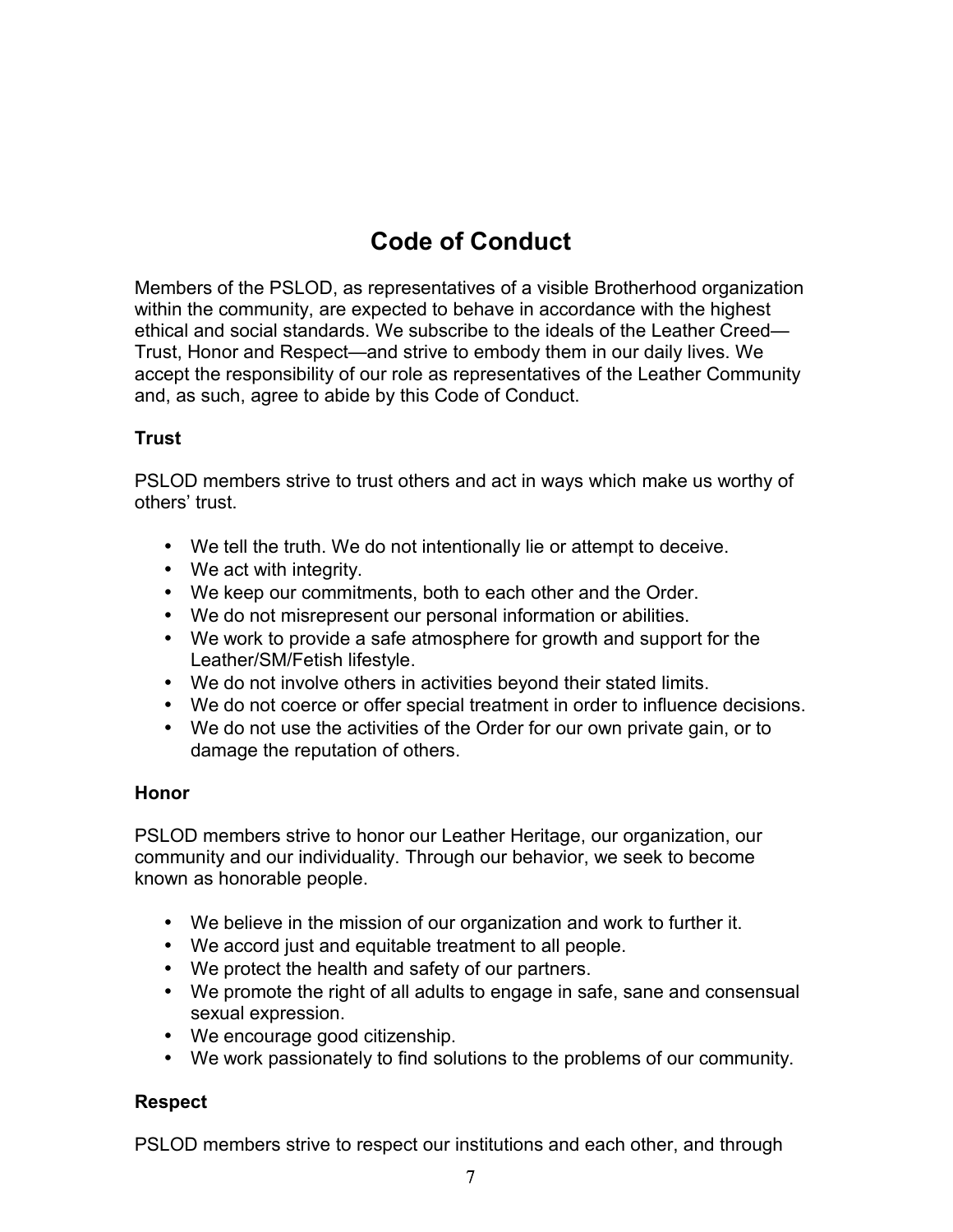our deeds earn the respect of others.

- We do not ridicule, harass, disparage or demean one another.
- We do not engage in hazing or sexual harassment.

Code of Conduct (Respect) con't

- We listen to those with whom we disagree and seek to understand them.
- We are tolerant of varying points of view.
- If a need arises to be critical, we do so with full honor and without the distortion of facts.
- We obey the law.
- We follow our Bylaws and our Policies and Procedures.
- We keep our disputes within the Order and use its procedures to resolve them.
- We do not misuse the Order's grievance procedure.

# **Unacceptable Behavior**

This Code is a set of ideals which members of PSLOD are expected to endeavor to uphold. Violations may result in disciplinary action by the executive board or the membership in accordance with the provisions of the Order's governing documents.

This Code is to be considered as a guide and is not an itemized or exhaustive list of acts or actions that constitute unacceptable behavior.

# **COMMITTEE RESPONSIBILITIES**

The Order has three standing committees which are mandated by its Bylaws:

# 1) BYLAWS

The Bylaws Committee reviews the Bylaws of the Order and its Policies and Procedures Manual and proposes changes as necessary.

# 2) ARCHIVES

The Archives Committee preserves the records and artifacts that document the history of the Order. It collects, organizes, stores and protects those records while insuring that they are reasonably accessible to members for scholarly research purposes.

# 3) FINANCE

The Finance Committee oversees the Treasurer's monthly reconciliation of the Order's accounts. It also suggests appropriate financial policies and procedures that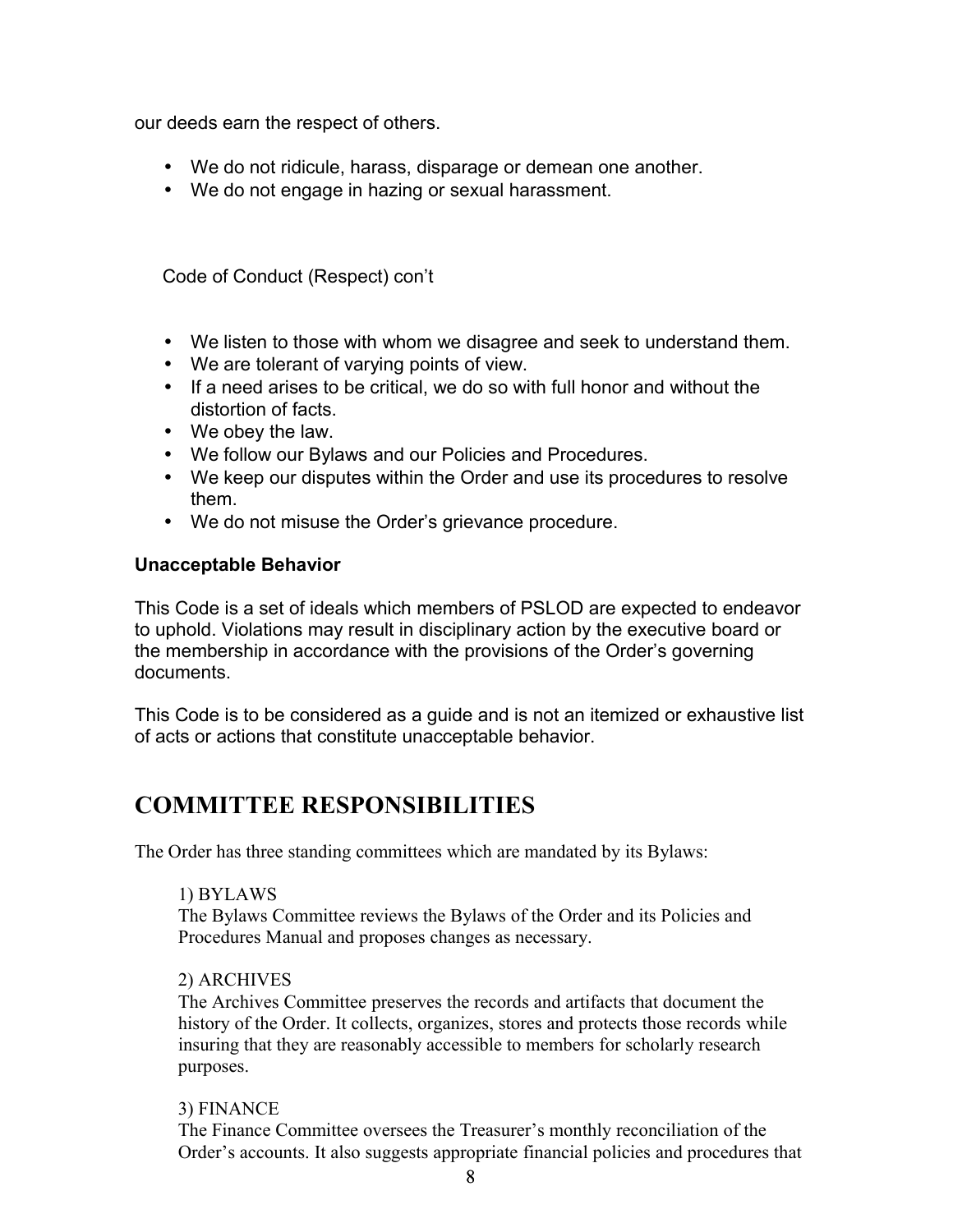may assist the Board in maintaining its fiduciary responsibilities.

## Committees con't

The Board may create committees to support the functioning of the Order and fulfill its mission. These committees shall exist for as long as they are necessary. Currently they include:

## 1) SOCIAL

The Social Committee is responsible for planning and organizing events, parties, gatherings and outings for the club. In addition to annual events such as the Christmas party, the Social Committee is charged with providing members a variety of social events throughout the year that encourage camaraderie and foster friendships among members.

## 2) EDUCATION

The Education Committee is responsible for providing information about leather/fetish play to members and the general public.

#### 3) FUNDRAISING

The Fundraising Committee proposes and implements activities and events to raise funds so that the Order regains its financial stability and erase the debts leftover from Leather Pride 2008.

## 4) LEATHER PRIDE

The Leather Pride Committee is responsible for planning, organizing and implementing all the official events that take place during the November Leather Pride Weekend

#### 5) RECOVERY

The Recovery Committee was created to reconstruct the business affairs and financial accounts of the Order after the embezzlement of its Treasurer in 2008.

Committee Chairs and members are appointed by the Board and may be removed at any time.

## **MEMBER REQUIREMENTS**

Full members are required to be current in the payment of the annual fee.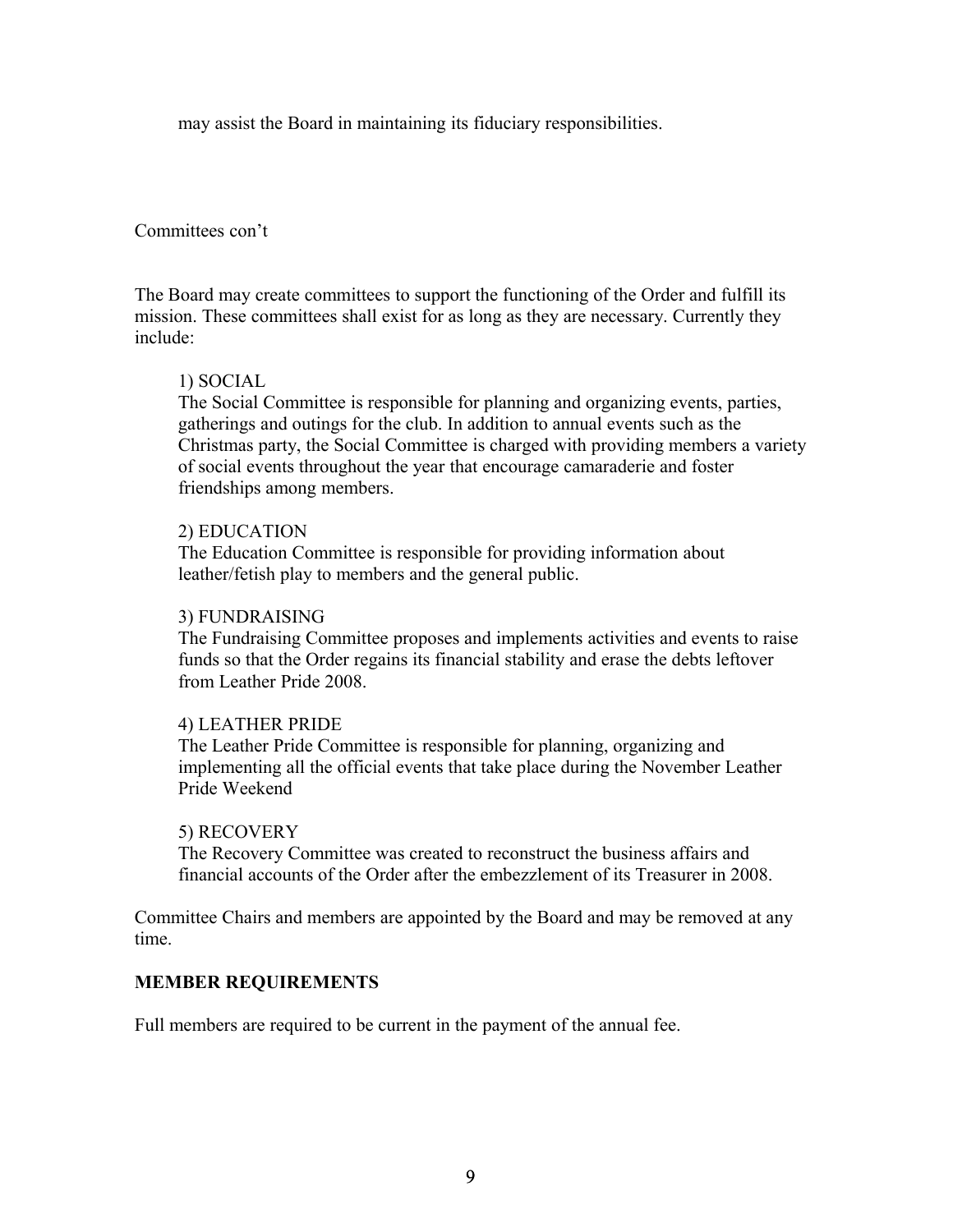# **BUSINESS PROCEDURES**

1. Members of the Board of Directors are the sole agents of the Order. This means that only Board Members have the authority to commit the resources of the Order, for any and all purposes, to an outside group, business, entity, government agency or organization.

2. Contracts must be approved by the Board. A contract is a written agreement between the PSLOD and another group, individual, business, organization or entity that commits the resources (consideration) of the Order. The signatures of two sitting Board members must appear on the document before the PSLOD will be encumbered by the obligations set forth in the contract.

3. Consideration most often, but not exclusively, refers to a transaction between two people or entities where one receives a specified amount of money to provide goods or services to the other. Consideration may also mean a trade of tangible property for goods or services; or an exchange of work, (like volunteering) for goods or services.

# 1A. Correspondence

Correspondence, contracts, registrations, documents must be sent to:

Palm Springs Leather Order of the Desert (PSLOD) PO Box 5506 Palm Springs, CA 92263

Packages, or deliveries requiring a street address, or signature should be sent to the Pride Center:

Palm Springs Leather Order of the Desert 611 South Palm Canyon Drive, Suite 201 Palm Springs, CA 92264

If the Pride Center should close permanently another street address will be provided

# 2B. Expenditures

All expenditures must be approved by a majority vote of the Board. All checks require the signatures of two sitting Board members.

Processing and Handling Event Proceeds

Unless approved in advance by the Board, no one other than a Board Member may hold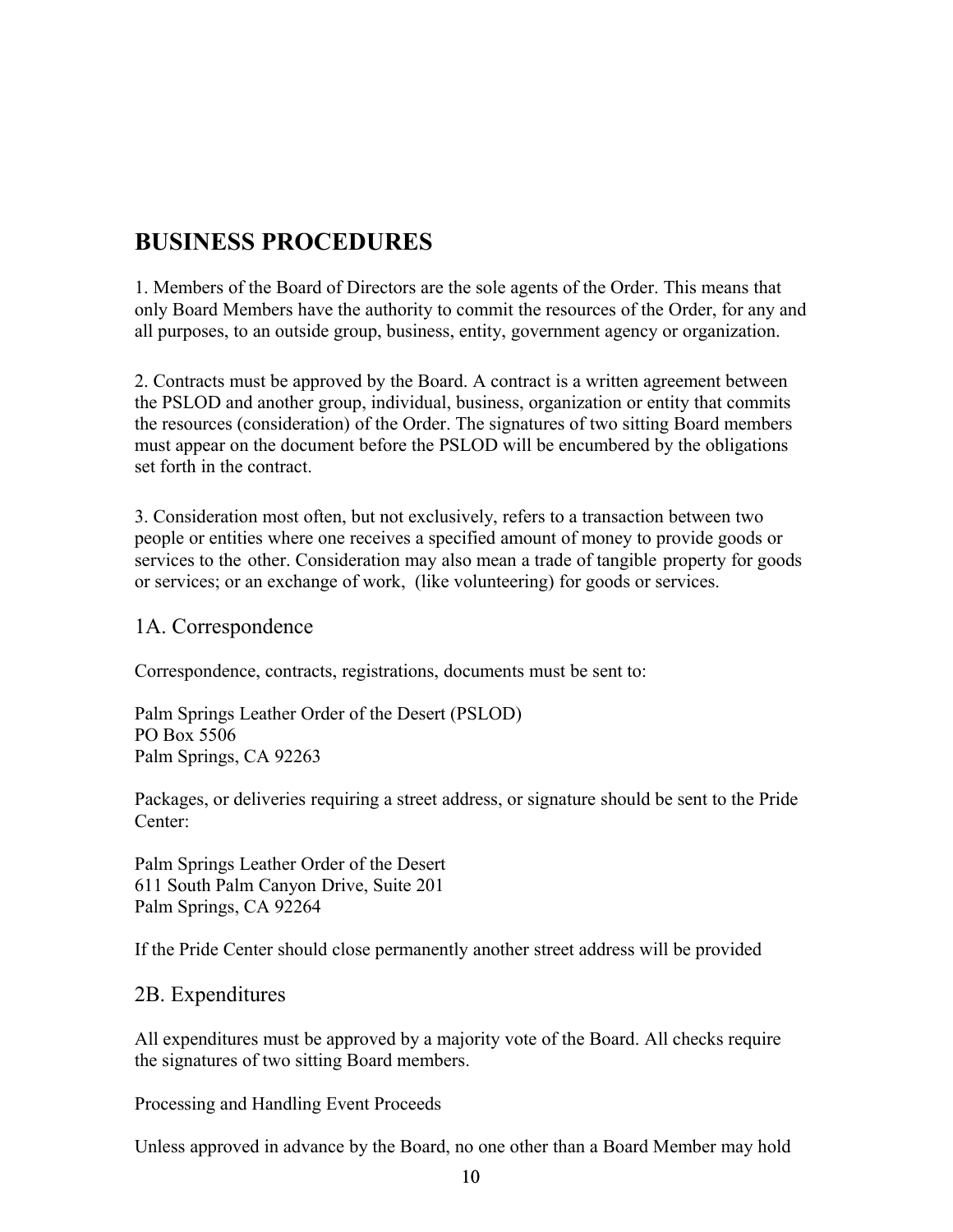event proceeds belonging to the Order in their home. Event proceeds are cash, checks, credit/debit receipts.

## 2B Expenditures con't

Event proceeds must be tabulated by two Full Members, one of whom is preferably a Board Member. If no Board Member is available the Chair of the committee organizing the event should be one of the Members who verify the proceeds.

 Duplicate receipts are required and may be written on a plain piece of paper if no form is available. It should contain the information listed below, and be signed by the two Members verifying the accuracy of the count.

 One receipt is placed in an envelope, which is then sealed, and marked with the name of the event, the date, and the two signatures of the Members who prepared the receipts. The envelope is then turned over to the Treasurer; the second receipt is given to a Full Member not involved in the count preferably a Board Member or the Chair of the event committee.

# **Event Receipt** (Sample)

|                                                     |     | 11                          |                                                                 |  |
|-----------------------------------------------------|-----|-----------------------------|-----------------------------------------------------------------|--|
| 2. $\overline{\qquad \qquad }$<br><b>PRINT NAME</b> |     |                             | <b>SIGNATURE</b>                                                |  |
| <b>PRINT NAME</b>                                   |     |                             | <b>SIGNATURE</b>                                                |  |
| 1. $\qquad \qquad$                                  |     |                             |                                                                 |  |
| <b>Prepared By:</b>                                 |     |                             |                                                                 |  |
| <b>TOTAL PROCEEDS</b>                               |     |                             |                                                                 |  |
|                                                     |     | = <u>__________________</u> | AmX                                                             |  |
|                                                     |     |                             |                                                                 |  |
| <b>Credit Charges</b>                               |     |                             | <b>VISA</b>                                                     |  |
| <b>CHECKS</b>                                       |     |                             | <u> 1989 - Johann Barn, fransk politik amerikansk politik (</u> |  |
| <b>CASH</b>                                         | $=$ |                             | <u> 1989 - Johann Barnett, fransk politik (</u>                 |  |
| $\overline{\text{DATE}}$                            |     |                             |                                                                 |  |